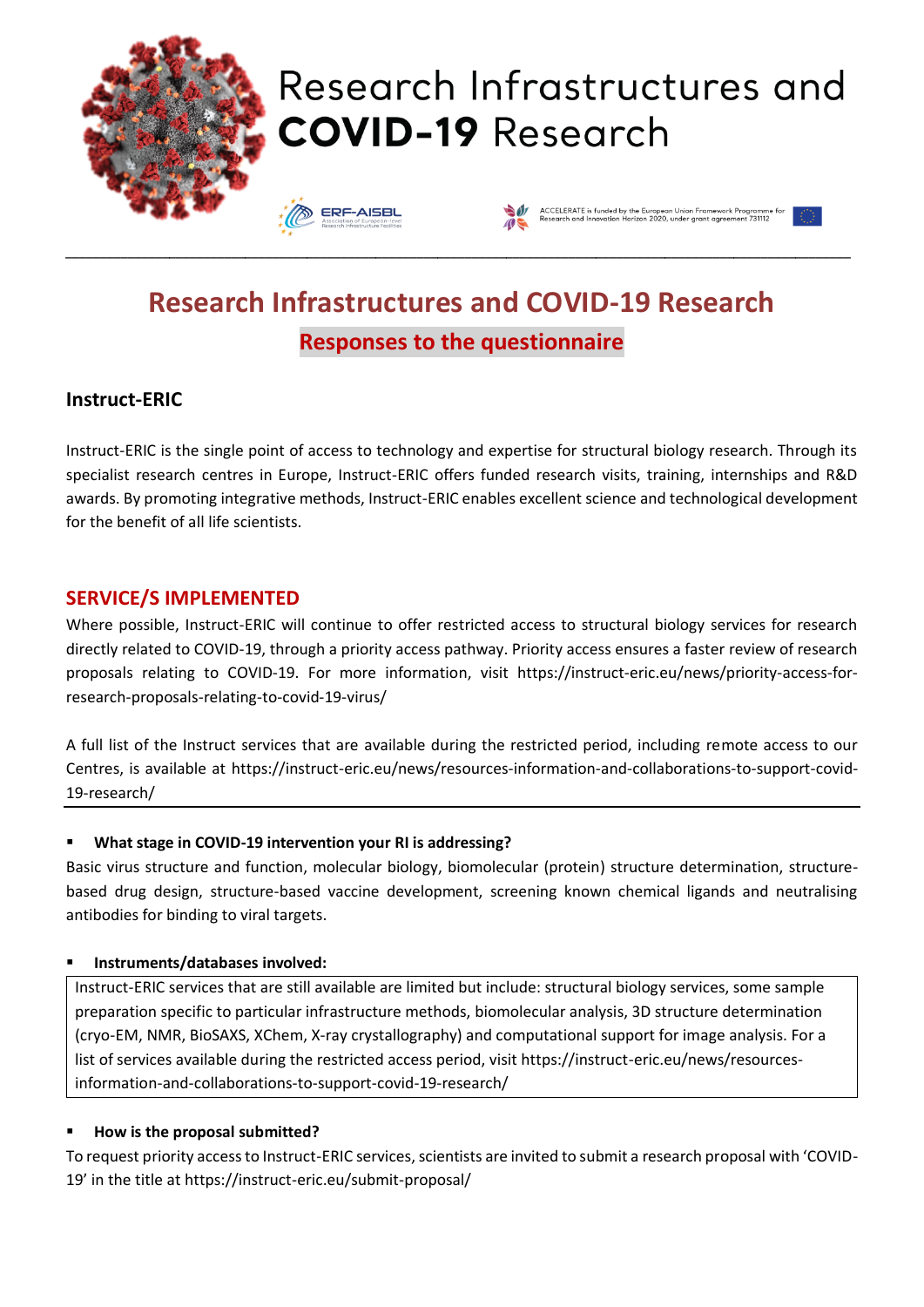

#### ▪ **Who evaluates the proposal?**

Subject to initial approval from the relevant Instruct facility, research proposals concerning COVID-19 will undergo expedited peer-review by a senior reviewer.

▪ **Is the submission continuous, or linked to a deadline?**

**Continuous** 

What is the estimated time from the submission to the access / service provision?

The time frame for service provision will depend on the nature of the service that is requested and the availability of the facility. We estimate that the approval of a proposal can be achieved within 1-2 days and service provision will be within 1-2 months of proposal submission, depending on capacity at this busy time.

## **CHARACTERISTICS OF THE ACCESS**

**Restrictions**: Provided the research proposal passes scientific review, any researcher can apply for access to Instruct services. As for all Instruct-ERIC proposals, researchers from Instruct Member countries will be funded by Instruct, where machine access, consumables, travel and accommodation are included. Non-members are not normally funded, but in this extreme situation, fees will be minimised or waived where possible.

**In the case of analytical facilities, modality of access allowed:** Remote access only

**Comment for remote access only**: Please visit https://instruct-eric.eu/news/resources-information-andcollaborations-to-support-covid-19-research/ for a list of Instruct-ERIC services that are available for COVID-19 related research during the restricted access period.

| Is the access free for non-proprietary research?             | <b>YES</b> |
|--------------------------------------------------------------|------------|
| Is commercial access available at reduced prices?            | <b>YES</b> |
| Are there limitations regarding the type of samples?         | <b>YES</b> |
| Are there special requirements for shipment of the samples?  | <b>YES</b> |
| Are there specific requirements regarding the preparation or | <b>YES</b> |
| handling of the samples?                                     |            |

**Additional comments related to the questions above**: Instruct-ERIC services are free at the point of use for Instruct Member researchers, but this special circumstance may allow some Centres to reduce or waive their fees for non-Member scientists undertaking COVID-19-related research.